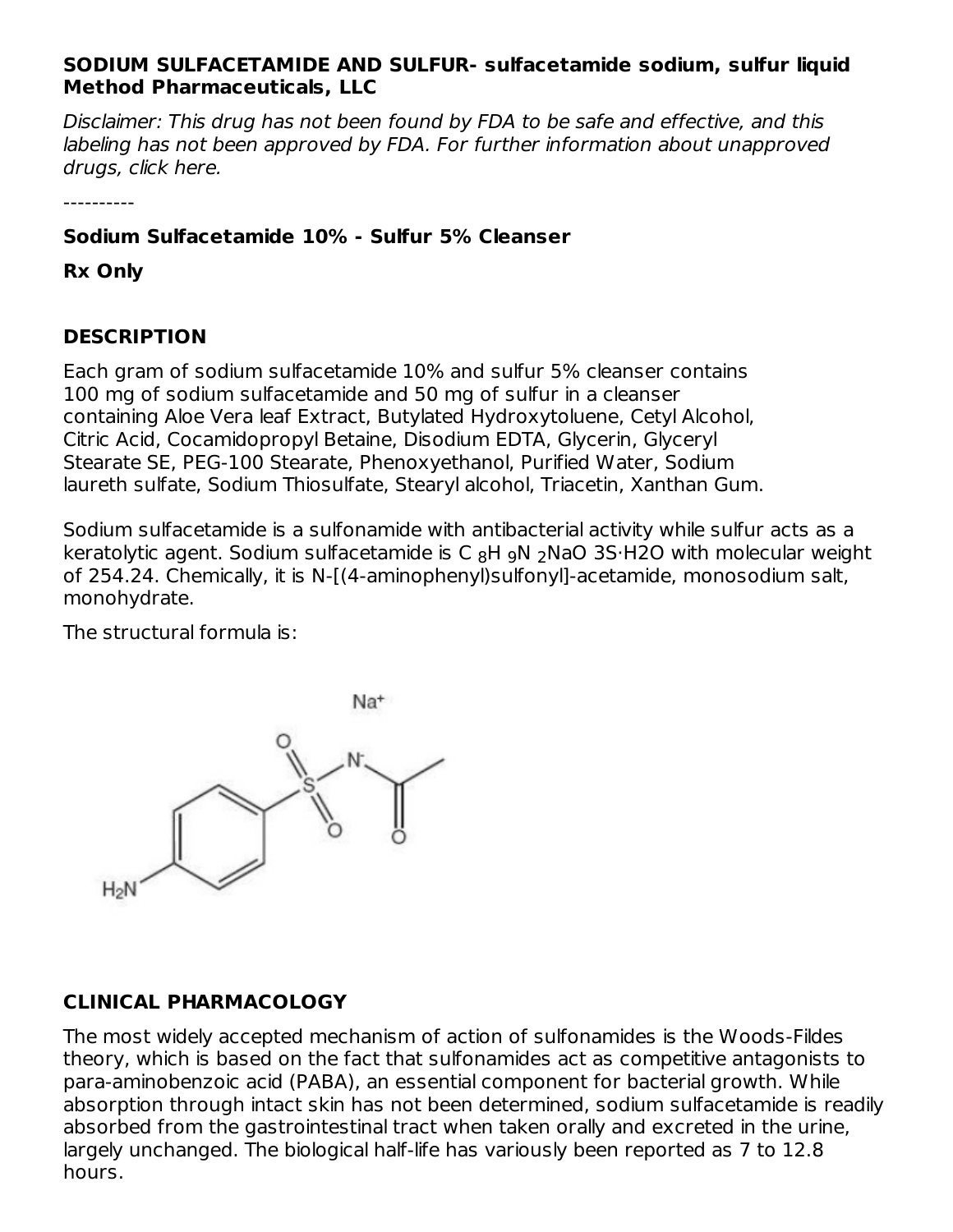The exact mode of action of sulfur in the treatment of acne is unknown, but it has been reported that it inhibits the growth of Propionibacterium acnes and the formation of free fatty acids.

# **INDICATIONS**

SODIUM SULFACETAMIDE 10% - SULFUR 5% CLEANSER is indicated for use in the topical control of acne vulgaris, acne rosacea and seborrheic dermatitis.

# **CONTRAINDICATIONS:**

Sodium Sulfacetamide 10% & Sulfur 5% Cleanser is contraindicated in persons with know or suspected hypersensitivity to sulfonamides, sulfur or any other component of this preparation. Sodium Sulfacetamide 10% & Sulfur 5% Cleanser is not to be used by patients with kidney disease.

# **WARNINGS**

Although rare, sensitivity to sodium sulfacetamide may occur. Therefore, caution and careful supervision should be observed when prescribing this drug for patients who may be prone to hypersensitivity to topical sulfonamides. Systemic toxic reactions such as agranulocytosis, acute hemolytic anemia, purpura hemorrhagica, drug fever, jaundice and contact dermatitis indicate hypersensitivity to sulfonamides. Particular caution should be employed if areas of denuded or abraded skin are involved. Sulfonamides are known to cause Stevens-Johnson syndrome in hypersensitive individuals. Stevens-Johnson syndrome also has been reported following the use of sodium sulfacetamide topically. Cases of drug induced systemic lupus erythematosus from topical sulfacetamide also have been reported. In one of these cases, there was a fatal outcome. KEEP OUT OF REACH OF CHILDREN.

NOTICE: Protect from freezing and excessive heat. The product may tend to darken slightly on storage. Slight discoloration does not impair the efficacy or safety of the product. Keep bottle tightly closed.

Occasionally, a slight discoloration of fabric may occur when an excessive amount of the product is used and comes in contact with white fabrics. This discoloration, however, presents no problem, as it is readily removed by ordinary laundering without bleaches.

# **DOSAGE AND ADMINISTRATION**

USE: Wash affected area once or twice daily, or as directed by your physician. Avoid contact with eyes or mucous membranes. Wet skin and liberally apply to areas to be cleansed, massage gently into skin for 10-20 seconds working into a full lather, rinse thoroughly and pat dry. If drying occurs, it may be controlled by rinsing cleanser off sooner or using less often. See label booklet for Full Prescribing Information.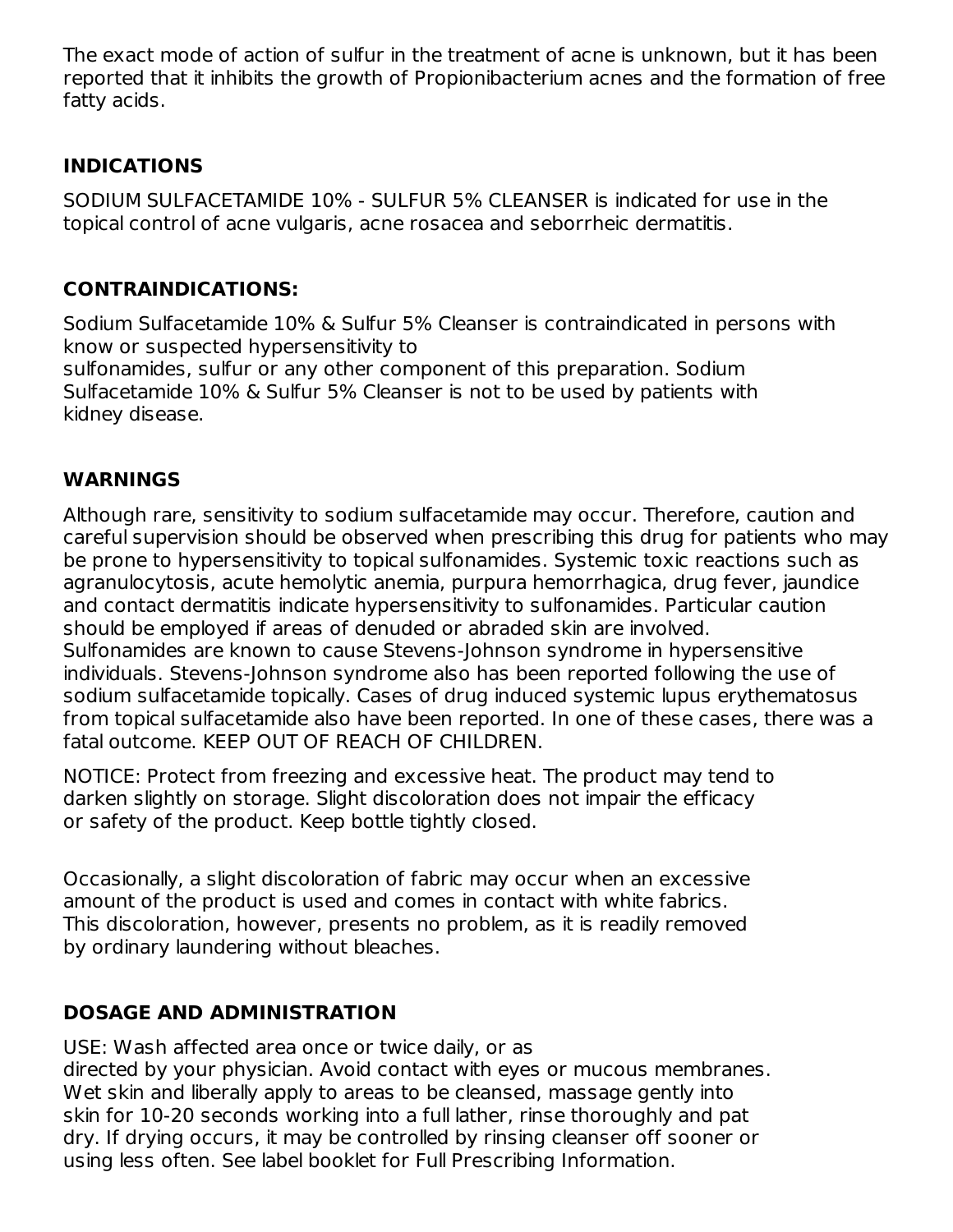### FOR EXTERNAL USE ONLY. NOT FOR INTRAVAGINAL OR OPHTHALMIC USE. (KEEP AWAY FROM EYES). KEEP OUT OF REACH OF CHILDREN.

# **Package Label**

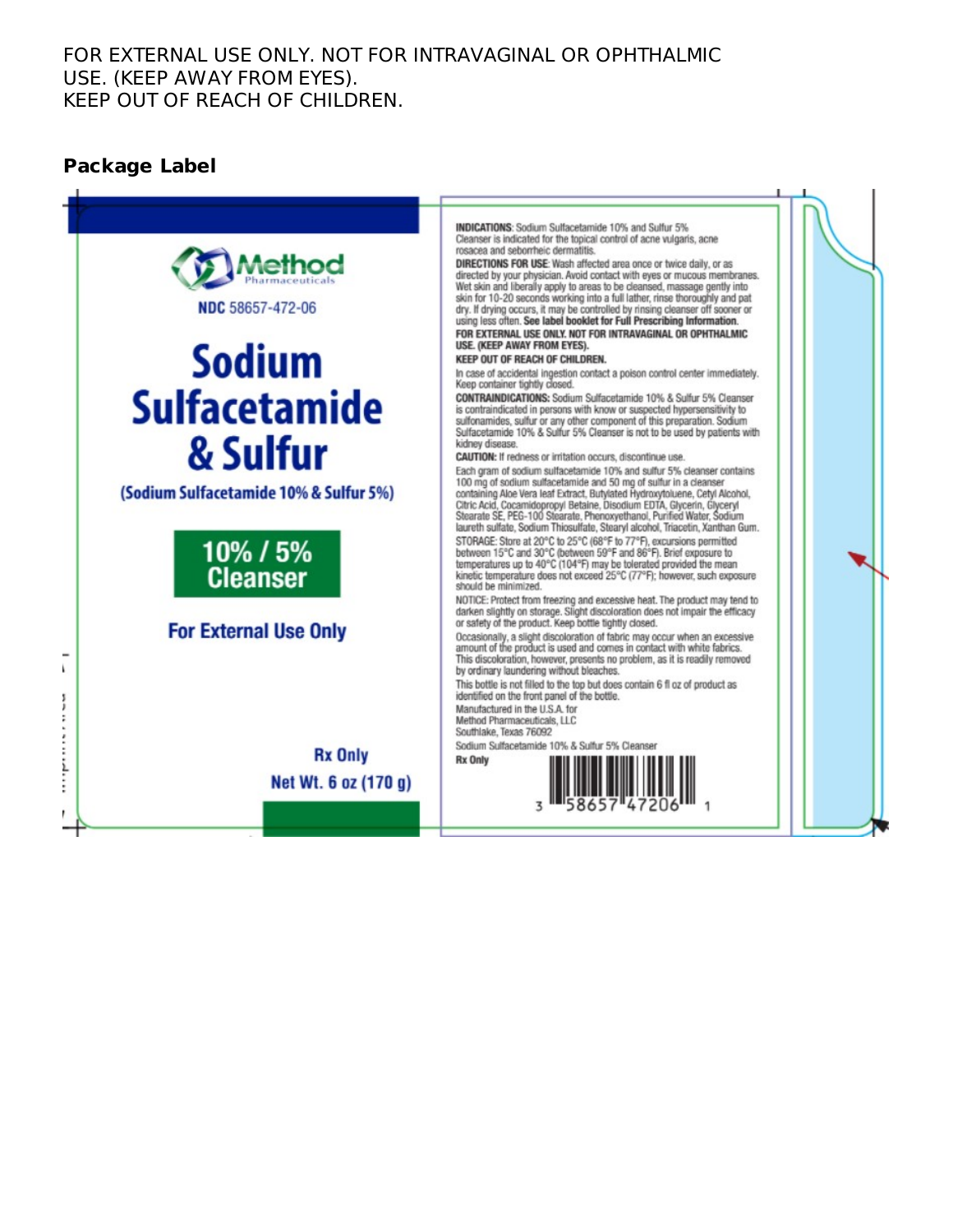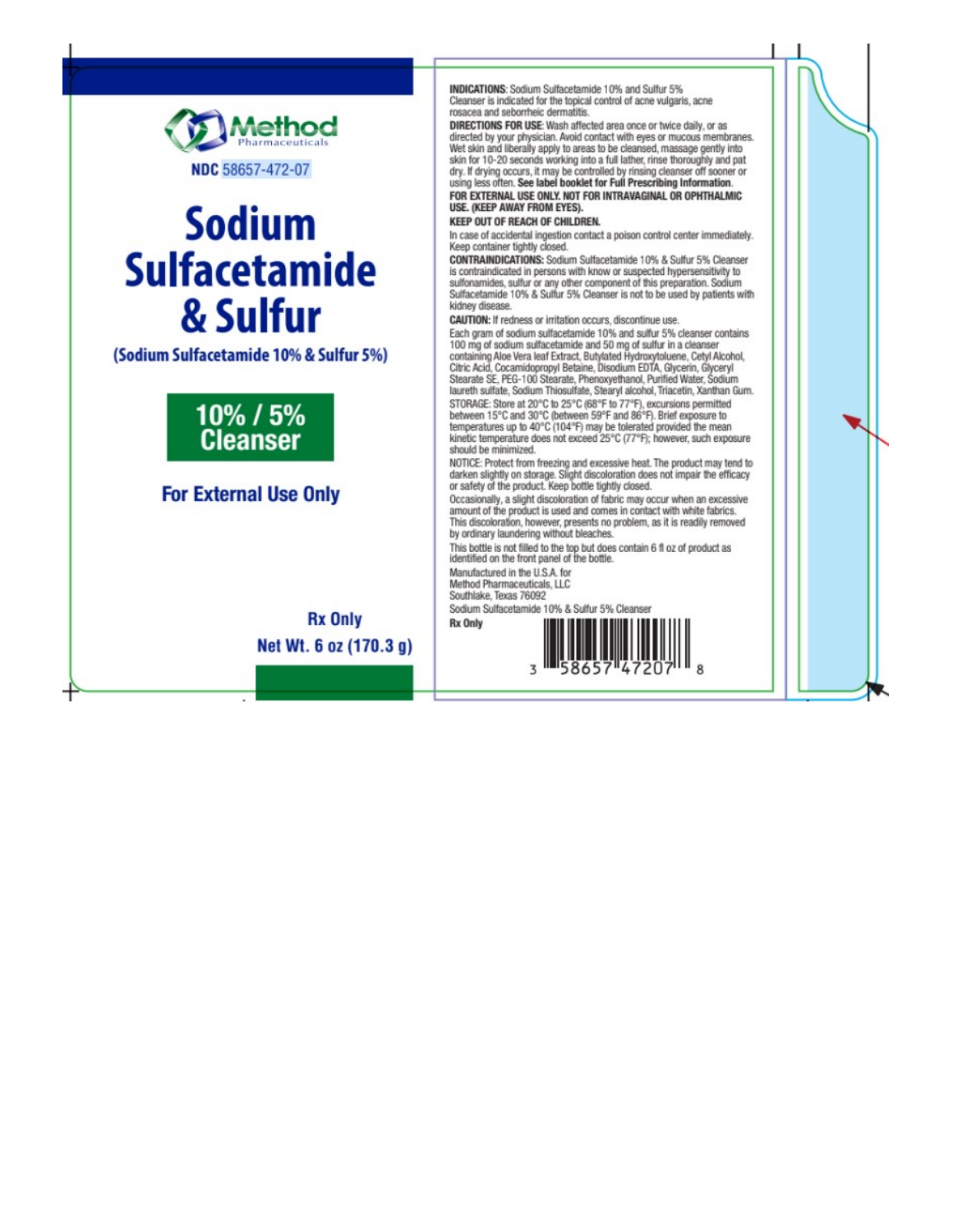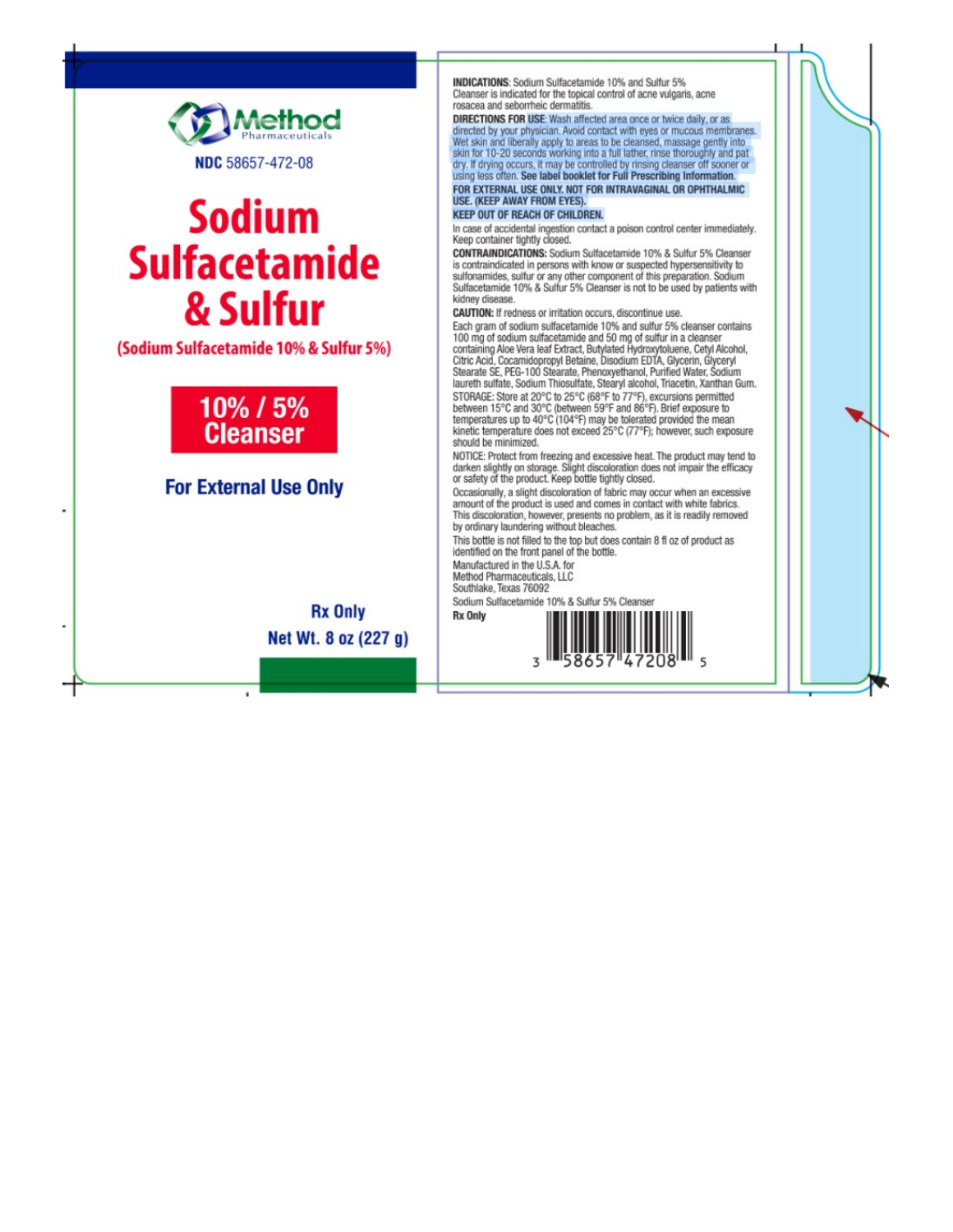

# **Sodium Sulfacetamide** & Sulfur

#### (Sodium Sulfacetamide 10% & Sulfur 5%)



# **For External Use Only**

**Rx Only** Net Wt. 12 oz (340 g)

 $1.2500$ 

INDICATIONS: Sodium Sulfacetamide 10% and Sulfur 5% Cleanser is indicated for the topical control of acne vulgaris. acne rosacea and seborheic dermatitis.

DIRECTIONS FOR USE: Wash affected area once or twice daily, or as directed by your physician. Avoid contact with eyes or mucous membranes. Wet skin and liberally apply to areas to be cleansed, massage gently into skin for 10-20 seconds working into a full lather, rinse thoroughly and pat dry. If drying occurs, it may be controlled by rinsing cleanser off sooner or using less often. See label booklet for Full Prescribing Information.

#### FOR EXTERNAL USE ONLY. NOT FOR INTRAVAGINAL OR OPHTHALMIC USE, (KEEP AWAY FROM EYES).

#### KEEP OUT OF REACH OF CHILDREN.

In case of accidental ingestion contact a poison control center immediately. Keep container tightly closed.

CONTRAINDICATIONS: Sodium Sulfacetamide 10% & Sulfur 5% Cleanser is contraindicated in persons with know or suspected hypersensitivity to sulfonamides, sulfur or any other component of this preparation. Sodium Sulfacetamide 10% & Sulfur 5% Cleanser is not to be used by patients with kidney disease.

CAUTION: If redness or irritation occurs, discontinue use.

Each gram of sodium suffacetamide 10% and sulfur 5% cleanser contains 100 mg of sodium sulfacetamide and 50 mg of sulfur in a cleanser containing Aloe Vera leaf Extract, Butylated Hydroxytoluene, Cetyl Alcohol, Citric Acid, Cocamidopropyl Betaine, Disodium EDTA,<br>Glycerin, Glyceryl Stearate SE, PEG-100 Stearate, Phencxyethanol, Purified Water, Sodium laureth sulfate, Sodium Thiosulfate, Stearyl alcohol. Triacetin. Xanthan Gum.

#### STORAGE

Store at 20°C to 25°C (68°F to 77°F), excursions permitted between 15°C and 30°C (between 59°F and 86°F). Brief exposure to temperatures up to 40°C (104°F) may be tolerated provided the mean kinetic temperature does not exceed 25°C (77°F); however, such exposure should be minimized.

NOTICE: Protect from freezing and excessive heat. The product may tend to darken slightly on storage. Slight discoloration does not impair the efficacy or safety of the product. Keep bottle tightly closed

Occasionally, a slight discoloration of fabric may occur when an excessive amount of the product is used and comes in contact with white fabrics. This discoloration, however, presents no problem, as it is readily removed by ordinary laundering without bleaches.

This bottle is not filled to the top but does contain 12 fl oz of product as identified on the front panel of the bottle.

Manufactured in the U.S.A. for Method Pharmaceuticals, LLC Southlake, Texas 76092 Sodium Sulfacetamide 10% & Sulfur 5% Cleanser

Rx Only

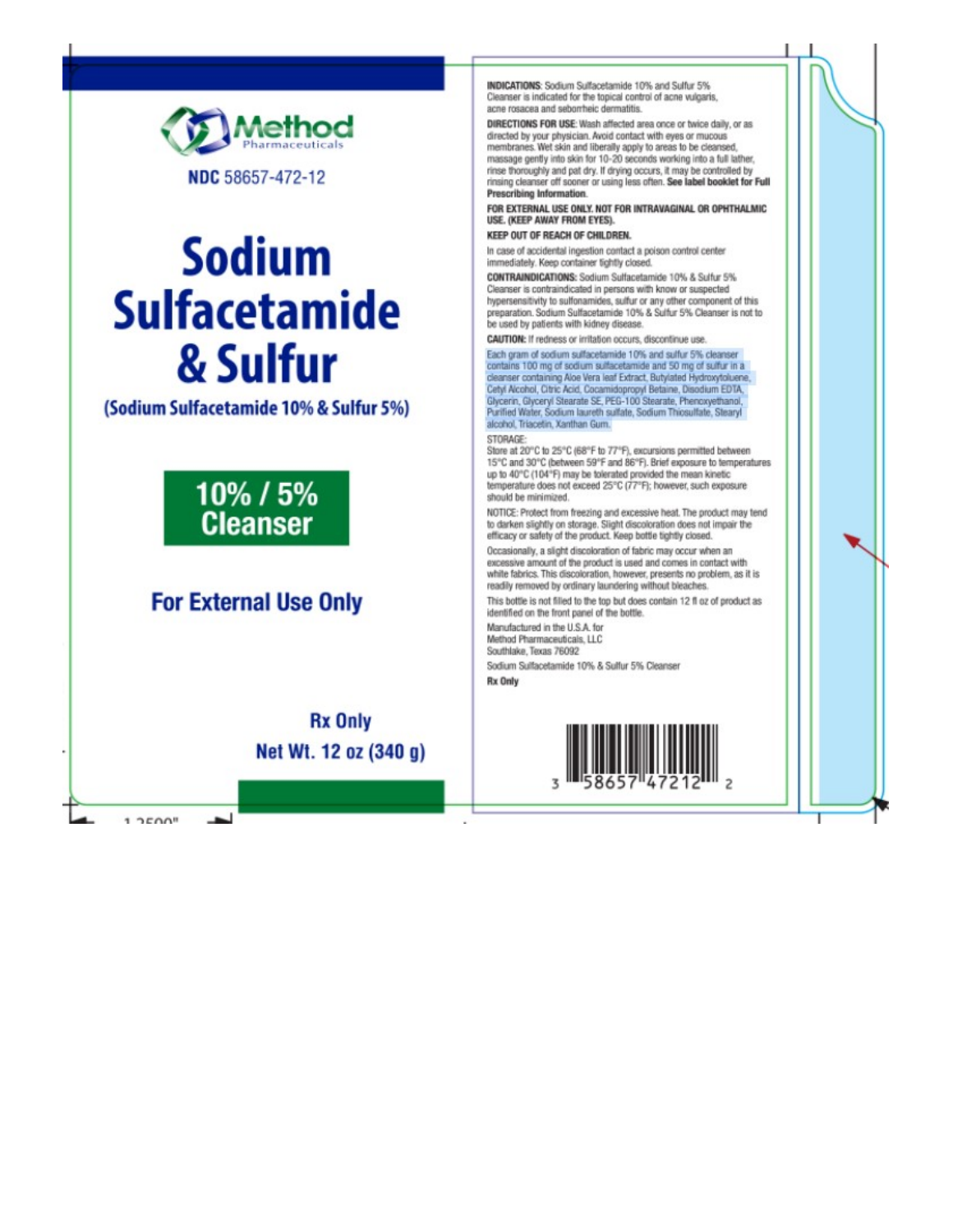

# **Sodium Sulfacetamide** & Sulfur

(Sodium Sulfacetamide 10% & Sulfur 5%)



# **For External Use Only**

**Rx Only** Net Wt. 12 oz (340.2 g) INDICATIONS: Sodium Suifacetamide 10% and Sulfur 5%. Cleanser is indicated for the topical control of acne vulcaris. acne rosacea and sebomheic dermatitis.

DIRECTIONS FOR USE: Wash affected area once or twice daily, or as directed by your physician. Avoid contact with eyes or mucous<br>membranes. Wet skin and liberally apply to areas to be cleansed, massage gently into skin for 10-20 seconds working into a full lather, rinse thoroughly and pat dry. If drying occurs, it may be controlled by rinsing cleanser off sooner or using less often. See label booklet for Full Prescribing Information.

FOR EXTERNAL USE ONLY. NOT FOR INTRAVAGINAL OR OPHTHALMIC USE. (KEEP AWAY FROM EYES).

KEEP OUT OF REACH OF CHILDREN.

In case of accidental ingestion contact a poison control center immediately. Keep container tightly closed.

CONTRAINDICATIONS: Sodium Sulfacetamide 10% & Sulfur 5% Cleanser is contraindicated in persons with know or suspected hypersensitivity to sulfonamides, sulfur or any other component of this preparation. Sodium Sulfacetamide 10% & Sulfur 5% Cleanser is not to be used by patients with kidney disease.

CAUTION: If redness or imitation occurs, discontinue use.

Each gram of sodium suffacetamide 10% and suffur 5% cleanser contains 100 mg of sodium sulfacetamide and 50 mg of sulfur in a cleanser containing Aloe Vera leaf Extract, Butylated Hydroxytoluene, Cetyl Alcohol, Citric Acid, Cocamidopropyl Betaine, Disodium EDTA, , Ceryr Accinor, Granc Acio, Cocamiaopropyr Betaine, Disocium EDJA,<br>Głycerin, Głyceryl Stearate SE, PEG-100 Stearate, Phenoxyethanol,<br>Purified Water, Sodium laureth sulfate, Sodium Thiosulfate, Stearyl alcohol, Triacetin, Xanthan Gum.

#### STORAGE:

Store at 20°C to 25°C (68°F to 77°F), excursions permitted between 15°C and 30°C (between 59°F and 86°F). Brief exposure to temperatures up to 40°C (104°F) may be tolerated provided the mean kinetic temperature does not exceed 25°C (77°F); however, such exposure should be minimized.

NOTICE: Protect from freezing and excessive heat. The product may tend to darken slightly on storage. Slight discoloration does not impair the efficacy or safety of the product. Keep bottle tightly closed.

Occasionally, a slight discoloration of fabric may occur when an excessive amount of the product is used and comes in contact with white fabrics. This discoloration, however, presents no problem, as it is readily removed by ordinary laundering without bleaches.

This bottle is not filled to the top but does contain 12 fl oz of product as identified on the front panel of the bottle.

Manufactured in the U.S.A. for Method Pharmaceuticals, LLC

Southlake, Texas 76092 Sodium Sulfacetamide 10% & Sulfur 5% Cleanser **Rx Only** 



# **SODIUM SULFACETAMIDE AND SULFUR**

sulfacetamide sodium, sulfur liquid

| <b>Product Information</b>     |                         |                           |               |
|--------------------------------|-------------------------|---------------------------|---------------|
| <b>Product Type</b>            | HUMAN PRESCRIPTION DRUG | <b>Item Code (Source)</b> | NDC:58657-472 |
| <b>Route of Administration</b> | <b>TOPICAL</b>          |                           |               |
|                                |                         |                           |               |

| <b>Active Ingredient/Active Moiety</b>                                       |                                |                             |  |  |
|------------------------------------------------------------------------------|--------------------------------|-----------------------------|--|--|
| <b>Ingredient Name</b>                                                       | <b>Basis of Strength</b>       | Strength                    |  |  |
| SULFACETAMIDE SODIUM (UNII: 4NRT660KJQ) (SULFACETAMIDE -<br>UNII:4965G310F5) | <b>SULFACETAMIDE</b><br>SODIUM | $100 \text{ mg}$<br>in $1g$ |  |  |
| <b>SULFUR (UNII: 70FD1KFU70) (SULFUR - UNII:70FD1KFU70)</b>                  | <b>SULFUR</b>                  | $50 \text{ mg}$ in 1 g      |  |  |
|                                                                              |                                |                             |  |  |